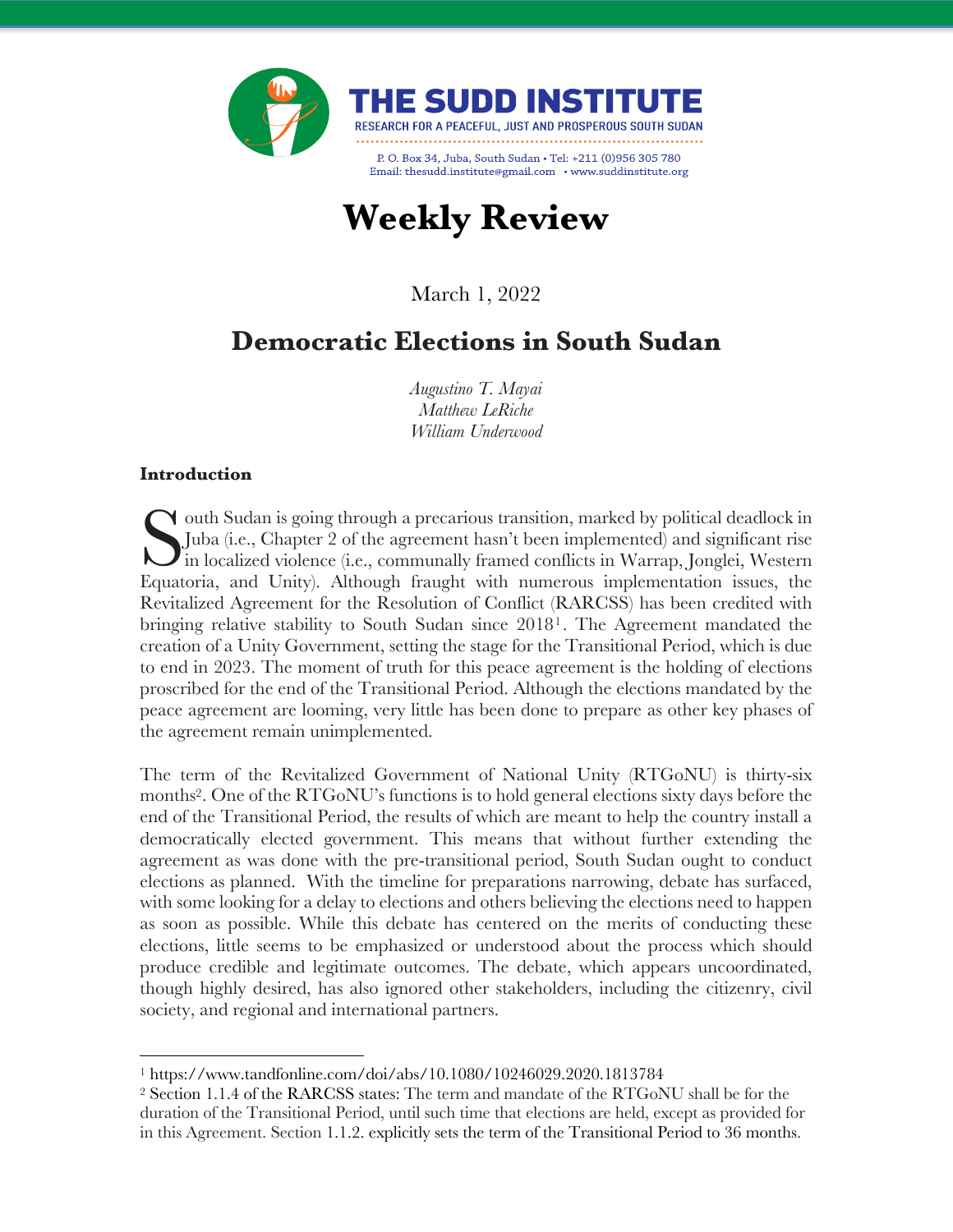This week's Review analyzes South Sudan's readiness to conduct elections in under a year and reflects on why they are important. We start out with the discussion of the election's fundamentals, then move to why elections are imperative in a post-conflict context. We then end our Review with policy perspectives that have the potential of improving/strengthening the process, preserving its integrity, and delivering credible and legitimate results, regardless of whether the elections will be conducted on time. Our stance is that the process, credibility, and associated legitimacy the elections need to produce are the most important elements rather than precise timing.

# **The Fundamentals**

Fundamental to credible elections include relative security, census, laws (including the constitution and electoral law), and human settlement (i.e., externally displaced people are unlikely to be counted and to participate in an election). Opposition political figures are already pointing to the lack of a census and the great numbers of displaced people, likely to challenge the credibility to hold elections. Dr. Lam Akol, for example, refers to the census, security, and electoral laws as prerequisites of conducting free and fair elections<sup>3</sup>. So far, many of these are not in place.

Although the ceasefire has been holding between the main belligerents (i.e., IG and IO), meaning we have not seen large scale fighting since the singing of the agreement in 2018, subnational conflict remains at a worrying level, particularly in Jonglei, Warrap, Western Equatoria, and Unity states, potentially rendering constituencies insecure to participate in elections. In this respect, muting and managing this violence at the grassroots is fundamental to conducting credible elections. Related is the concern that the selection of candidates presents a dangerous situation that could draw local insecurity into national level political competition, making the elections a moment of real risk of sending South Sudan back to war. For this reason, some propose demilitarizing the civilian settings ahead of elections.

A second fundamental may be the population and housing census. To date the approach to elections in South Sudan would require census results for determining constituencies across the country and assist in drawing up political representations both locally and nationally. South Sudan's last census was conducted in 20084. Being 14 years ago, results from this are obviously dated, and particularly so given that the 2013 conflict resulted in major displacement whose consequences remain in many instances. A hybrid population estimate  $5$  is ongoing and is the proposed remedy in-lieu of a full census. Though scientifically rigorous, the method does not account for the externally displaced, a basis for potential disagreement among the parties. Some of the international partners urge that the displaced population be not disenfranchised. Also, given the public discourse has only identified the lack of a census, an estimate of this kind will likely not as yet be seen by average South Sudanese as sufficient. A traditional census could take over two years based

<sup>3</sup> Dr. Lam Akol. 2022. When Will the First Elections in South Sudan be Held? The article is

found here: https://www.sudanspost.com/when-will-the-first-elections-in-south-sudan-be-held/ <sup>4</sup> https://microdata.worldbank.org/index.php/catalog/1631

<sup>5</sup> https://www.efgs.info/wp-content/uploads/2019/11/4a3\_HeatherChamberlain.pdf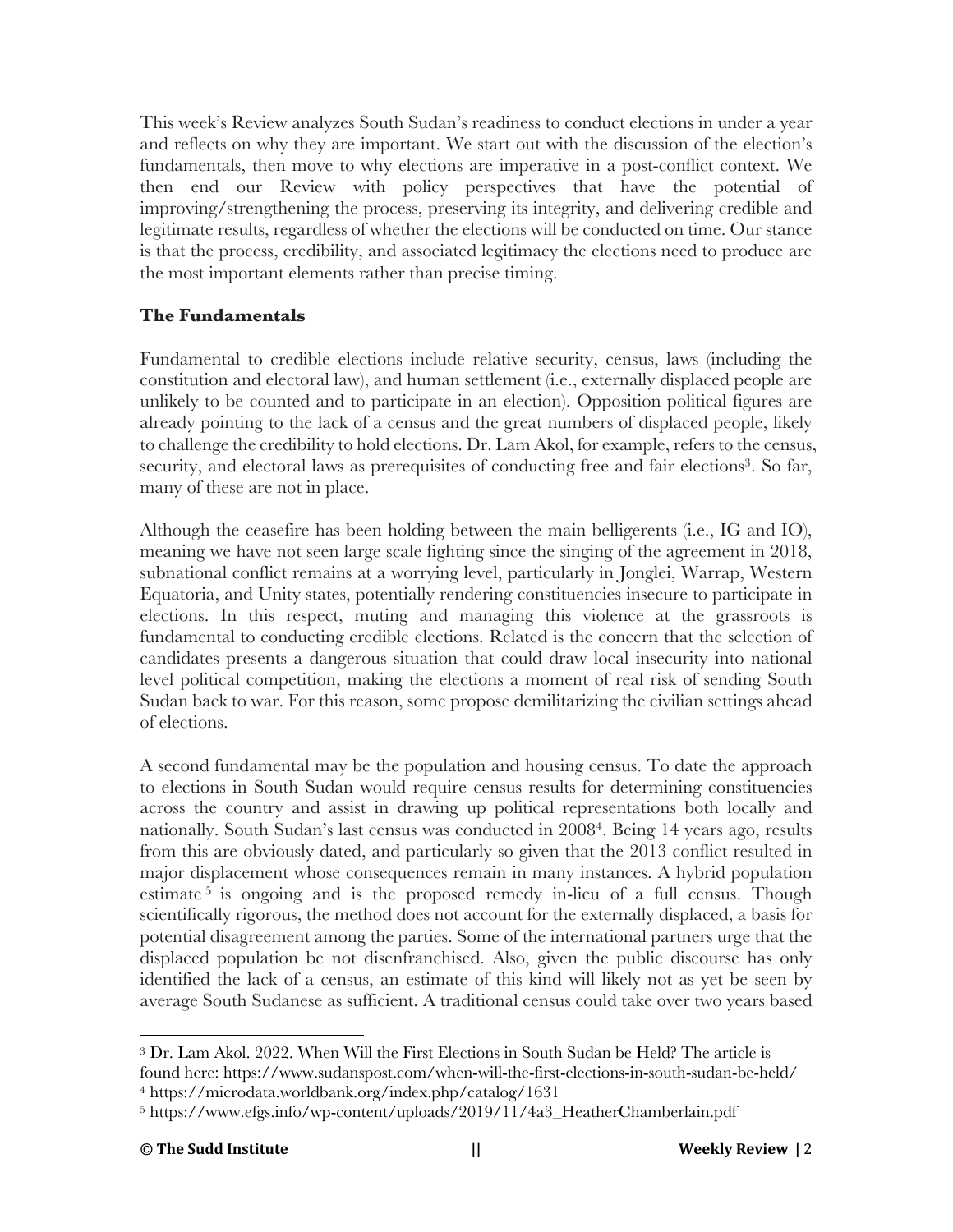on previous experience, obviously impractical for elections that are only a year away. Even with this truncated count just underway, there is a strong chance that the results will not be ready in time to inform the conduct of elections.

Third, and most important, elections can only be conducted after necessary laws, regulations and procedures are promulgated. While the Constitution defines the positions to be elected, the National Elections Act sets out the rules by which elections for those positions are to be conducted. The RARCSS provides for the adoption of a new Constitution, followed by an amendment to the National Elections Act to conform with the new Constitution. <sup>6</sup> The RARCSS also provides for reform of the Political Parties Act to ensure it complies with international best practices for the free and democratic registration of political parties. <sup>7</sup> Elections are to be held only after these (reformed) laws are in place. Under the RARCSS, this was supposed to have taken place by now; bills to reform the Political Parties Act and to establish the constitution-making process are yet to be considered by the transitional parliament.8

In developing and enacting this legal framework, international law provides guidance as to the standards required to ensure free and fair elections. At the continental level, the African Charter on Human and Peoples' Rights and African Charter on Democracy, Elections and Governance<sup>9</sup> requires states to recognize the rights of universal suffrage, of all citizens to participate freely in elections without discrimination, and of freedom of information, association, and assembly. Such rights are similarly recognized at the international level in several UN treaties, including the International Covenant on Civil and Political Rights (ICCPR) and Convention on the Elimination of all Forms of Discrimination against Women (CEDAW). <sup>10</sup> Elections which do not meet these basic international legal requirements are unlikely to be perceived as credible.

Lastly, the conflict displaced millions of the South Sudanese, both internally and externally. Millions reside outside South Sudan as refugees of the recent conflict, with many others still outside the country because of earlier conflicts. With the return of refugees most recently displaced unlikely in the next two years, it is unclear how so many South Sudanese can be included, with most parties convinced that they ought to be, otherwise the credibility of any outcome will be enveloped in doubt.

# **Why Elections**

#### **© The Sudd Institute || Weekly Review |** 3

<sup>6</sup> Chapter VI of the RARCSS sets out the constitution-making process.

<sup>7</sup> Article 1.20.1.

<sup>&</sup>lt;sup>8</sup> Article 6.4 of the RARCSS provides that "[t]he permanent constitution shall be completed not later than twenty-four months following the establishment of the Transitional Period and shall be in place to guide the elections toward the end of the Transition."

<sup>9</sup> South Sudan is a party to both African treaties. South Sudan is also a signatory to (though is yet to ratify) the Maputo Protocol, which provides for affirmative action to ensure the participation of women in elections.

<sup>10</sup> South Sudan is a party to CEDAW. Although South Sudan is yet to formally ratify the ICCPR, in June 2019 the South Sudan Transitional National Legislative Assembly voted unanimously to do so.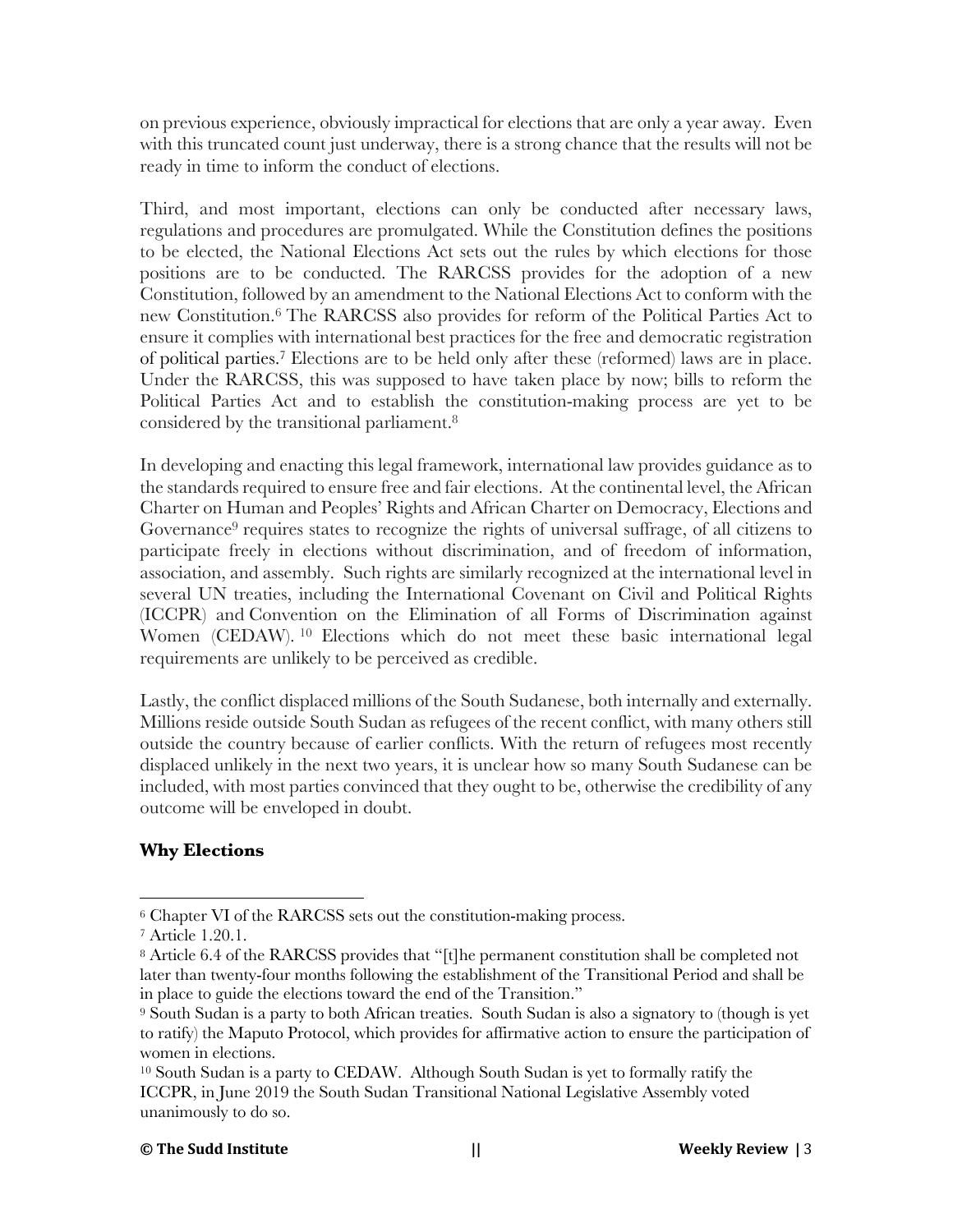Generally, elections are intended to confer legitimacy on those elected as representatives of the people and offer a mandate for action to a government. In a transitional post-conflict context, elections often assume additional burdens. These include formally marking the end of the transition from war to peace and replacing violence with political competition as a means of contesting and acquiring power. Elections carried out without the necessary security, legal and procedural measures in place may, however, undermine these aims and can fuel violent conflicts, even a return to war. 11 As a result, avoiding violence during elections demands fostering a participatory process, giving enough resources and time to prepare, and opening political space for related political debates. And yet these are not guarantees of a smooth process or credible result. Elections bring many risks as they tend to produce as many losers as winners. In South Sudan, communities are accustomed to negotiating positions in government and political organizations, with inclusion asserted through community pressure and deliberation, often with threats of violence, rather than ballot. Communities have strong and entrenched conceptions of equity when it comes to representation, and they are more than willing to hamstring wider efforts to form a government to assert their representation preferences. With the electoral process and design as yet resolved in a volatile environment, there is a heightened imperative for sufficient rigor in electoral preparations.

### **Conclusions**

Fostering an acceptable electoral process will require the development of basic laws, a feasible format, and widely held public inclusion and trust. To date public debate has been insufficient and insufficiently informed to undergird a credible outcome. The first step to elections, therefore, ought to be the fostering of public discourse that opens up political space and provides the foundation of laws and acceptable procedures. To achieve this, two main interventions are proposed. The first, monthly, possibly more frequent, public debates. In these debates, the stakeholders should discuss outstanding issues cited above and provide the vehicle to compel leaders to resolve an agreed path that speaks to the concerns and needs of the wider public.

Finally, the South Sudanese citizens have for long been neglected in the peace processes and stabilization agenda. All too often the process has been treated as technical rather than a deeply political one. Being the major player, the public presents a great deal of importance in attaining and sustaining peace and stability in South Sudan. Therefore, a second intervention concerns engaging with the citizens via public opinion polling, seeking their perspectives on the elections process. The central objective of the polling is to help frame and inform public views on elections and related stabilization processes. For example, it would be imperative to understand what the public thinks of the timing of elections and how the process is being handled. Insights from the polling would inform the process. Polling sets the stage for credible elections and provides a basis from which to move discussions on critical issues and policy positions. In the debate over the timing of elections, several prominent figures are already calling for delays and intimating possible boycotts should their desire not be met. Thus, polling offers the possibility to provide a more

<sup>11</sup> https://www.sipri.org/commentary/blog/2014/voting-under-gun-elections-and-conflictaround-world